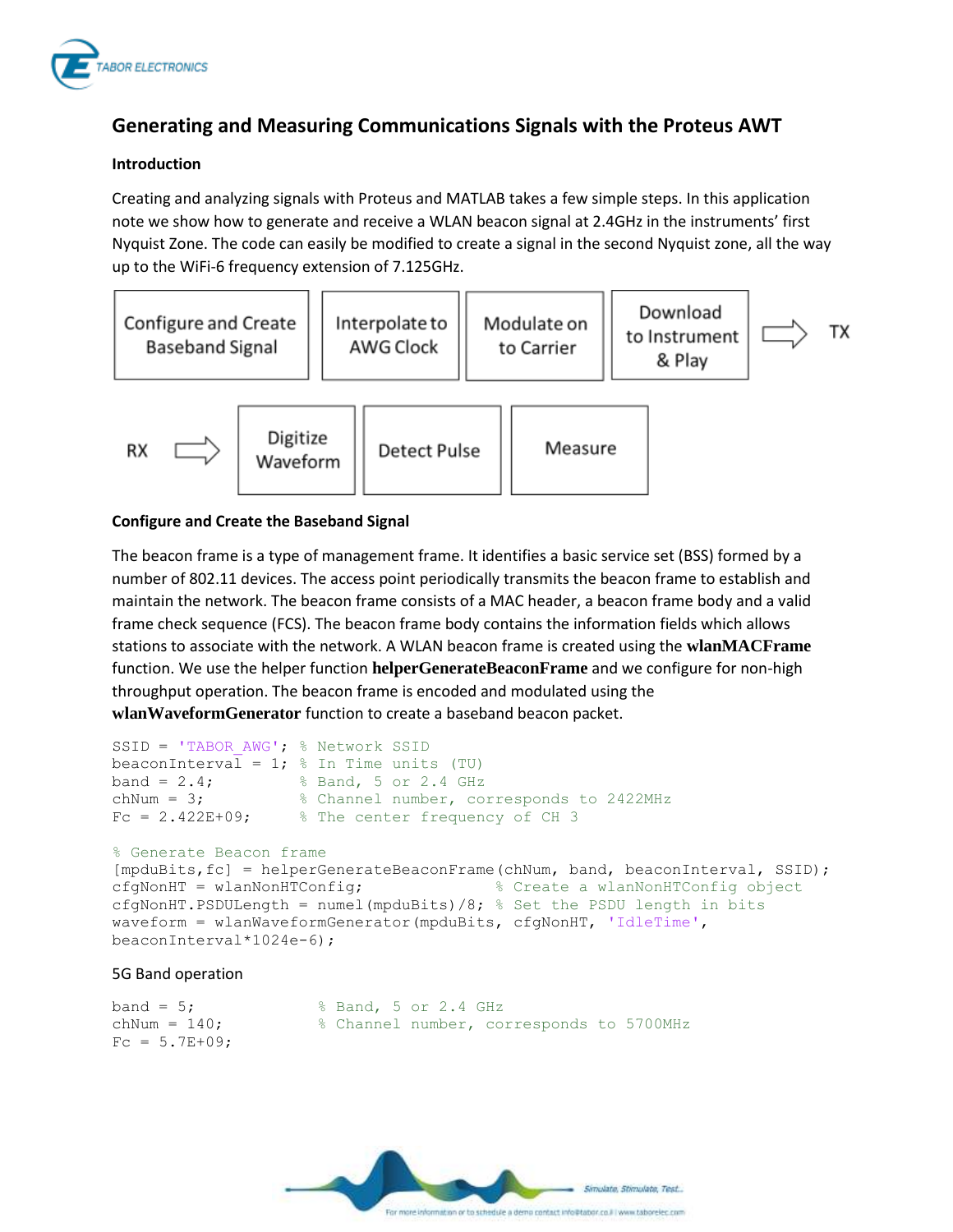

# Plotting **waveform** yields the following result:



## **Interpolate to AWG Clock**

The sample rate is 20MS/s, and this directly equates to 20MHz of signal Bandwidth. For first Nyquist operation we can set the instrument's sample rate to 9GS/s. In the example we define **Fs** as the sample rate of the baseband signal and **sclk** as the sample rate of the instruments sample clock.

```
%% re-sample to sclk of AWG
Fs = wlanSampleRate(cfgNonHT); \frac{1}{3} & Get the input sampling rate
sclk = 9e9;FsNew = sclk/Fs;waveformReSamp = IqIdealInterpolationWifi (waveform, FsNew);
```
## **Modulate onto carrier**

First, we create the carrier wave array;

```
% Carrier Waveform creation
carrierWave = 0: (length (waveformReSamp) - 1);
carrierWave = carrierWave ./ sclk;
```
If we want to generate a signal in the 5G-band, we will generate the signal in the second Nyquist zone. Referring to the figure bellow - **Fc** would calculate as follows **Fc = sclk - Fc;** or 3.3GHz in the first Nyquist and 5.7GHz in the second Nyquist. A high pass filter could be used to attenuate the signal at 3.3GHz.

```
% second Nyquist band generation
if Fc > sclk / 2
    Fc = sclk - FC; % one way to reverse the spectrum is changing the sign of the time so
     % carrier rotation in the complex plane goes in the opposite direction
    carrierWave = -carrierWave;
end
```
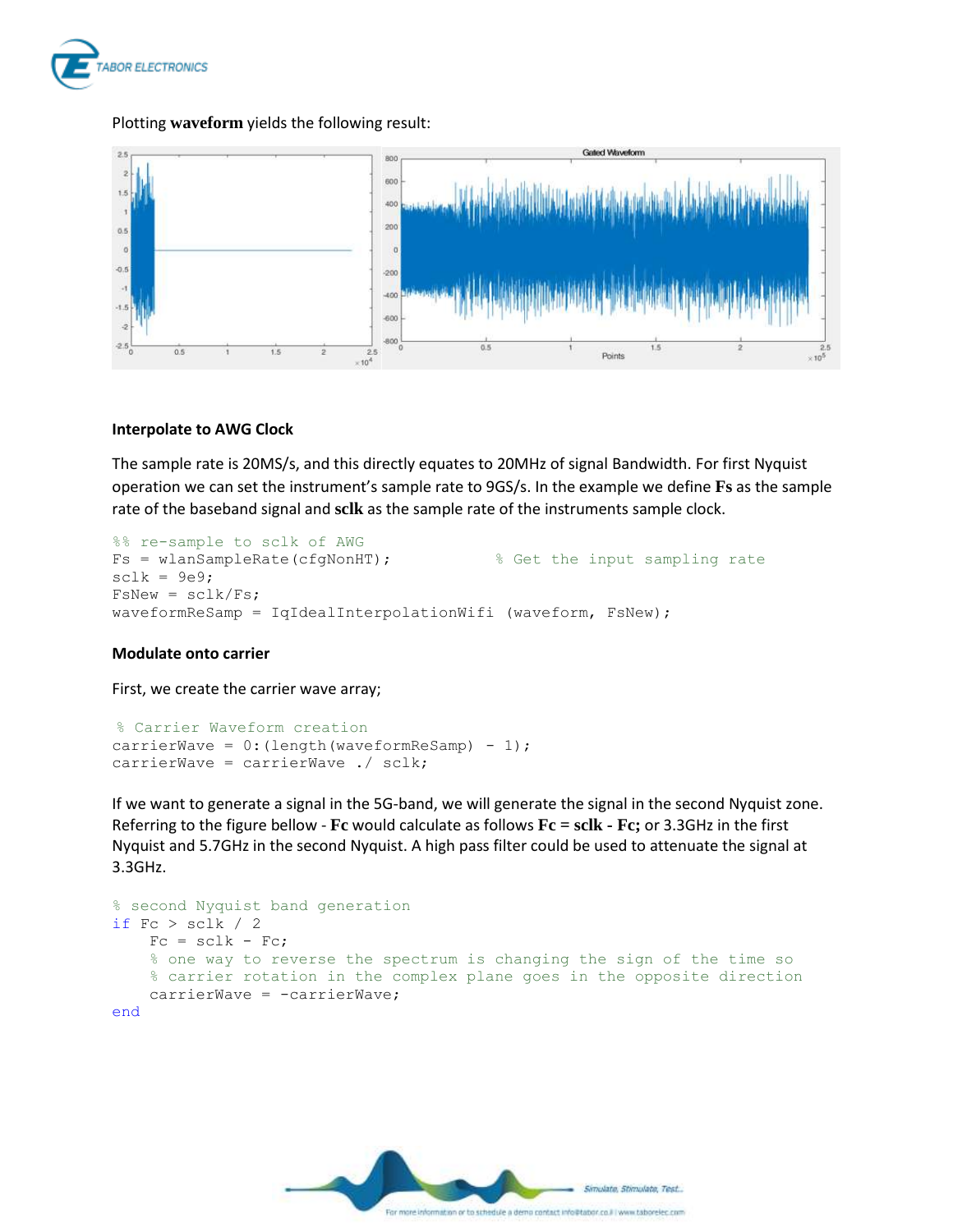



Finally, the following code creates the carrier and modulates the interpolated baseband signal on to the carrier **Fc**.

```
%% Modulate onto carrier
Fc = round(Fc / (sclk / length(carrierWave))) * sclk / length(carrierWave);% Carrier generation
carrierWave = \exp(1i \times 2 \times \pi i \times Fc \times carrierWave);
% Complex carrier multiplied by complex baseband waveform (IQ modulation)
%Modulated signal is just the real part of the complex product
waveformReSamp = real(waveformReSamp .* carrierWave);
waveformReSamp = waveformReSamp.';
```
Next, we format and scale the waveform in preparation for download;

```
waveformReSampTrunk = waveformReSamp(1:10240000); %truncate - divisible by 64
bits=8;
dacSignal = ampScale(bits, waveformReSampTrunk);
```
The signal **dacSignal** is now ready to be downloaded to the instrument.

```
res = inst.SendScpi('*RST'); % Reset Instrument
res = inst.SendScpi(':FREQ:RAST 9E9'); % Set SLCK
res = inst.SendScpi('INST:CHAN 1'); % Enable channel 1
res = inst.SendScpi(':TRAC:DEF 1,10240000'); % Define a trace
res = inst.WriteBinaryData(':TRAC:DATA 0,#', dacSignal);
res = inst.SendScpi(':TRAC:SEL 1');
res = inst.SendScpi(':SOUR:FUNC:SEG 1');
res = inst.SendScpi(':OUTP ON');
```
#### **Digitize the Waveform**

We will digitize the waveform using the Nyquist Zone principles discussed earlier. We do this as the maximum sample clock frequency of the Proteus Digitizer is 5.4GS/s. This means the that 2.7GHz is the theoretical frequency limit within the first Nyquist Zone. Our Transmit signal is 2.442GHz, while it falls within the theoretical range, at 2.7GHz you would only get 2 sample points per period. 2.442GHz offers a few more sample points per period more. A more logical approach, and one that would yield in improved signal fidelity, would be to set the sample clock to 2GS/s.

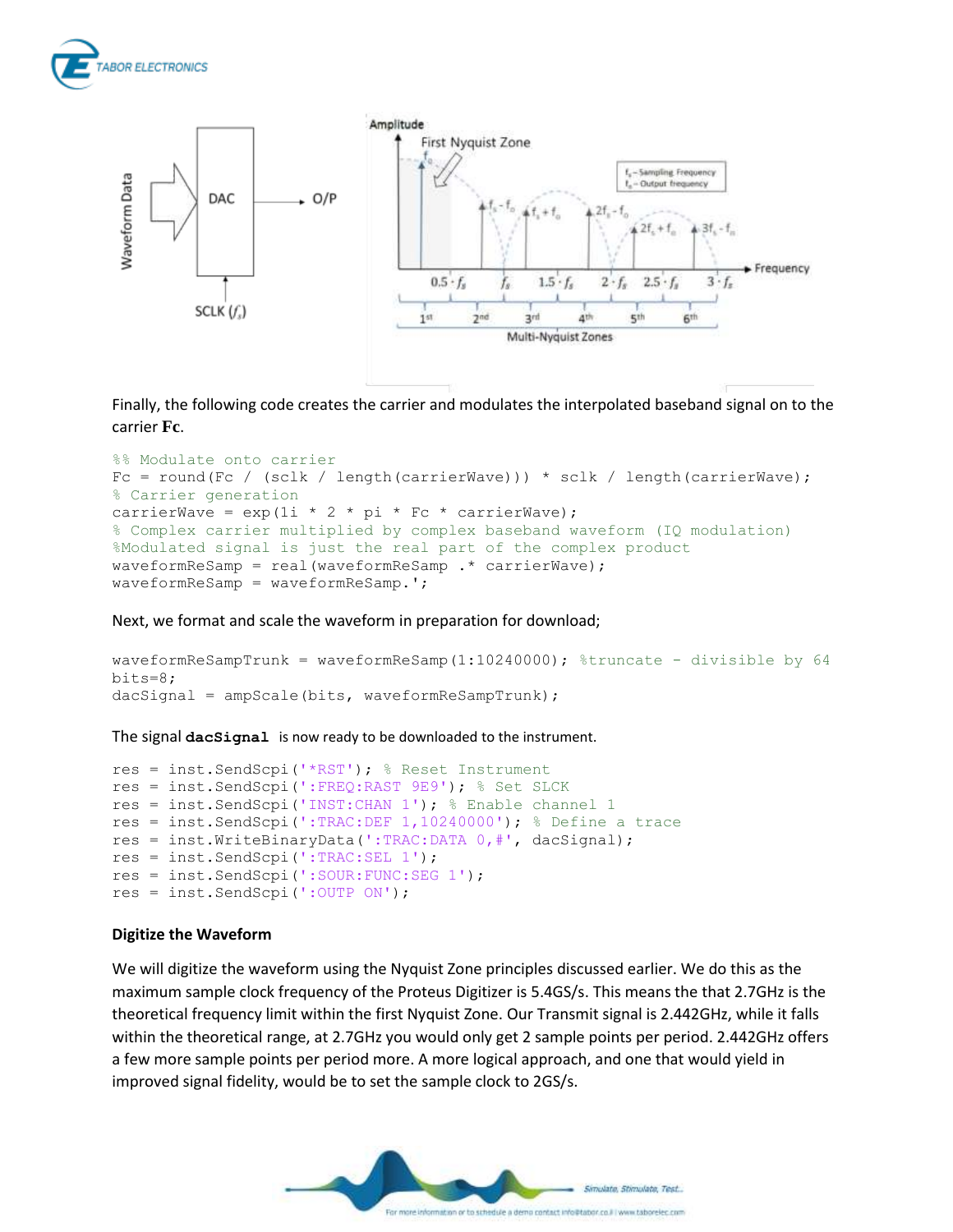



Refering to the above figure – when we sample a 2.4GHz signal with a 2GS/s clock ( $F_{ADC}$  or SCLK) we will see an undersampled image of the signal in the first Nyquist Zone or at 400MHz (2.4GHz-2GS/s).

The following code sets the ADC up for an acquisition.

```
sampleRateADC = 2e9;
memoryAlloc = 10240000/4 % Just capture 25% of the waveform or use a trigger
readLen = 10240000/4;
readSize = uint64 (readLen);
readOffset = uint64(0);
netArray = NET.createArray('System.UInt16', readLen);
rc = inst.AllocAdcReservedSpace(memoryAlloc);
rc = inst.SetAdcDualChanMode(1); % Turn on ADC dual-channels mode (state = 1)
rc = inst.SetAdcSamplingRate(sampleRateADC);
rc = inst.SetAdcCaptureSize(memoryAlloc);
rc = inst.SetAdcCaptureOffset(0);
```
The following code executes the acquisition and stores it in the memory we previously allocated.

```
status = inst.ReadAdcCaptureDoneStatus();
for i = 1 : 2500 % Wait till the capture completes
    if status \sim=0 break;
     end
     status = inst.ReadAdcCaptureDoneStatus();
end
rc = inst.ReadAdcChanData(chanIndex, readSize, readOffset, netArray);
samples = int16(netArray);
```
This results in 2.5 million samples being stored in the int16 variable **samples**. With our sample clock set to 2GS/s this is 1.25ms of captured data.

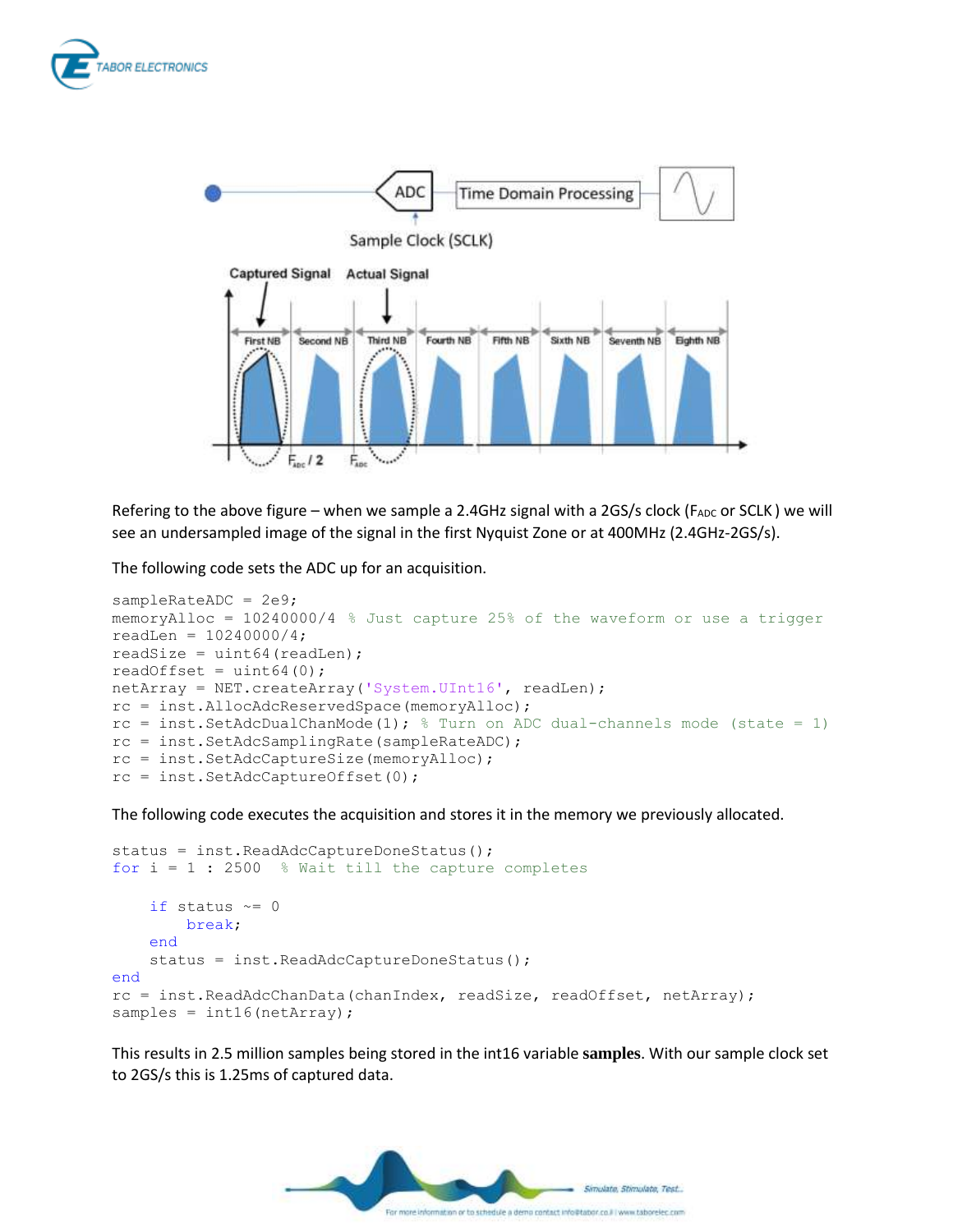

## **Detecting the Pulse**

In the simple example of acquisition explained above, we randomly trigger the acquisition and set a capture time that has a high probability of capturing the pulse. Using one of the many trigger functions of Proteus we could use an external trigger and set a capture time that is equal to the pulse length, or trigger on the pulses own first rising edge and gain set the capture time to equal the pulse length.

Our capture is stored as a 16bit integer number. The peak values are  $< 2^{16}$  and the minimum values are just above zero so one of the first things we should do is normalize **samples** so the waveform is oscillating around zero. An easy quick way to do this is to take the mean value of **samples** and subtract it, effectively reducing the inherent DC level and preparing it for the measurement.

```
meansig = mean(samples);dataReadTimeDC=samples-meanSig;
```
#### **Making a Measurement**

Now the signal is ready to perform measurements. In the following example I've created 4 plots. The first upper left quadrant is the time domain display of the base acquisition, then in the second upper quadrant using a simple software trigger I capture only the pulse itself. The lower plots are broad spectrum 0-1GHz and tuned spectrum with a center frequency of 442MHz.



The above plots also have random noise added and I used a filter to eliminate any spurious signals. More measurements are possible using the rich signal processing toolset within MATLAB including modulation quality, adjacent channel power and CCDF.